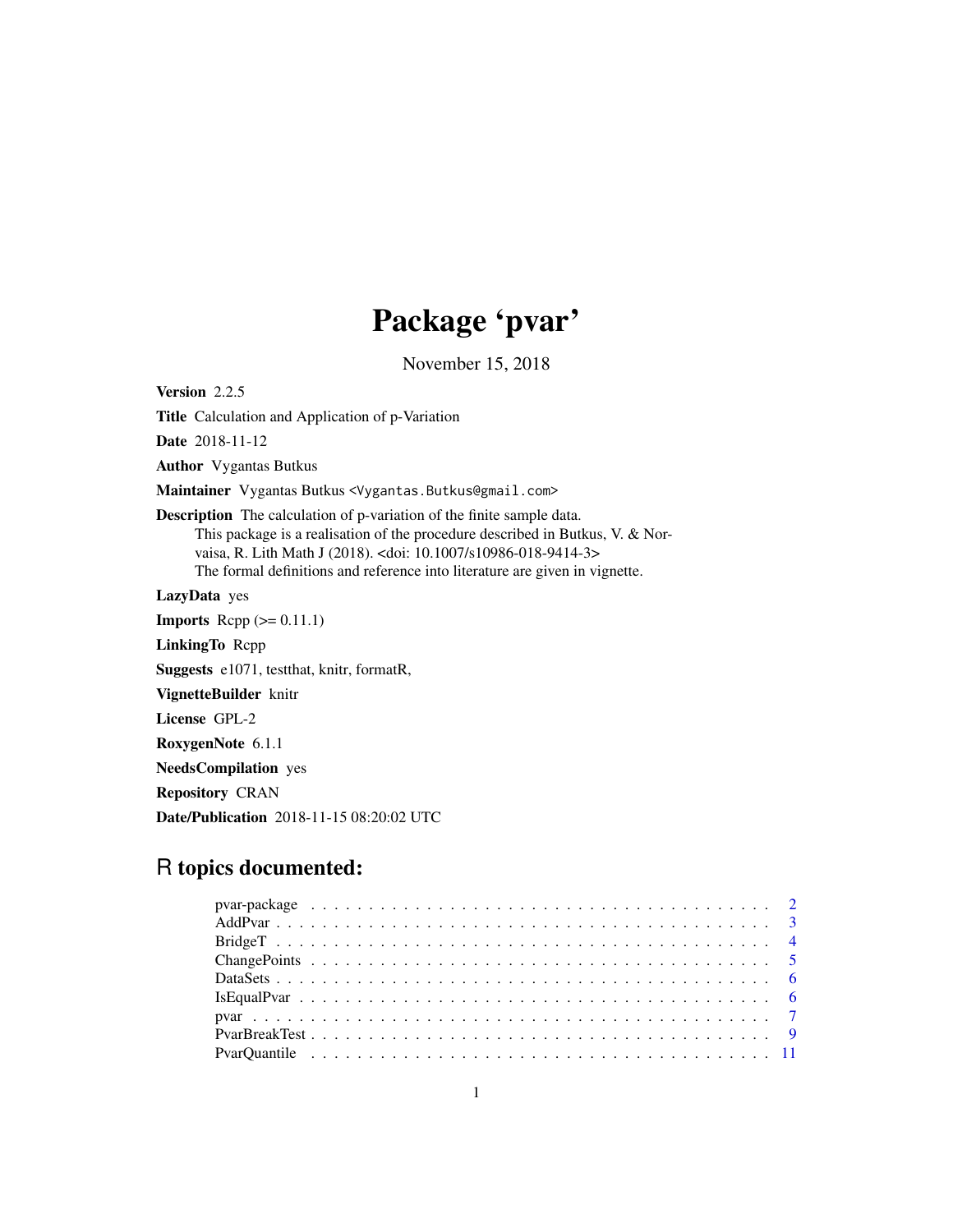#### <span id="page-1-0"></span>2 pvar-package

| Index |  |  |  |  |  |  |  |  |  |  |  |  |  |  |  |  |  |  |  |  |  | 15 |
|-------|--|--|--|--|--|--|--|--|--|--|--|--|--|--|--|--|--|--|--|--|--|----|
|       |  |  |  |  |  |  |  |  |  |  |  |  |  |  |  |  |  |  |  |  |  |    |
|       |  |  |  |  |  |  |  |  |  |  |  |  |  |  |  |  |  |  |  |  |  |    |
|       |  |  |  |  |  |  |  |  |  |  |  |  |  |  |  |  |  |  |  |  |  |    |
|       |  |  |  |  |  |  |  |  |  |  |  |  |  |  |  |  |  |  |  |  |  |    |

<span id="page-1-1"></span>pvar-package *p-variation calculation and application*

#### Description

This package deals with p-variation for the sample (i.e. the sequence of data values). It gives opportunity to calculate the p-variation for the sample – this is the main purpose of this package. Nonetheless, it could be used to calculate p-variation for arbitrary piecewise monotonic function as well. Moreover, the package includes one example of practical application of the p-variation.

#### Details

| Package: | pvar                                                                   |
|----------|------------------------------------------------------------------------|
| Type:    | Package                                                                |
| Version: | 2.2.5                                                                  |
| Date:    | 2016-05-17                                                             |
| License: | $GPI - 2$                                                              |
|          | Institution: Vilnius University Faculty of Mathematics and Informatics |

This package is about p-variation. It deals with p-variation of a finite sample data values. To be precise, lets star with the definitions. Originally p-variation is defined for a functions.

For a function  $f : [0, 1] \to R$  and  $0 < p < \infty$  p-variation is defined as

$$
v_p(f) = \sup \left\{ \sum_{i=1}^m |f(t_i) - f(t_{i-1})|^p : 0 = t_0 < t_1 < \ldots < t_m = 1, m \ge 1 \right\}
$$

Analogically, for a sequences of values  $X_0, X_1, ..., X_n$ , the p-variation is defined as

$$
v_p(\lbrace X_i \rbrace_{i=0}^n) = \max \left\{ \sum_{i=1}^k |X_{j_i} - X_{j_{i-1}}|^p : 0 = j_0 < j_1 < \ldots < j_k = n, \ k = 1, 2, \ldots, n \right\}
$$

The points  $0 = t_0 < t_1 < \ldots < t_m = 1$  (or  $0 = j_0 < j_1 < \ldots < j_k = n$ ) that achieves the maximums is called a supreme partition (or just a partition for short).

There are two main functions that this package is all about, namely it is [pvar](#page-6-1) and [PvarBreakTest](#page-8-1). The main function in this package is [pvar](#page-6-1). It calculates the p-variation and the partition. And the function [PvarBreakTest](#page-8-1) is one of the examples of p-variation applications. It performs structural break test of vector x that exams whether there are multiple shifts in mean inside vector x.

All other functions are loaded only for supporting and illustrating purposes.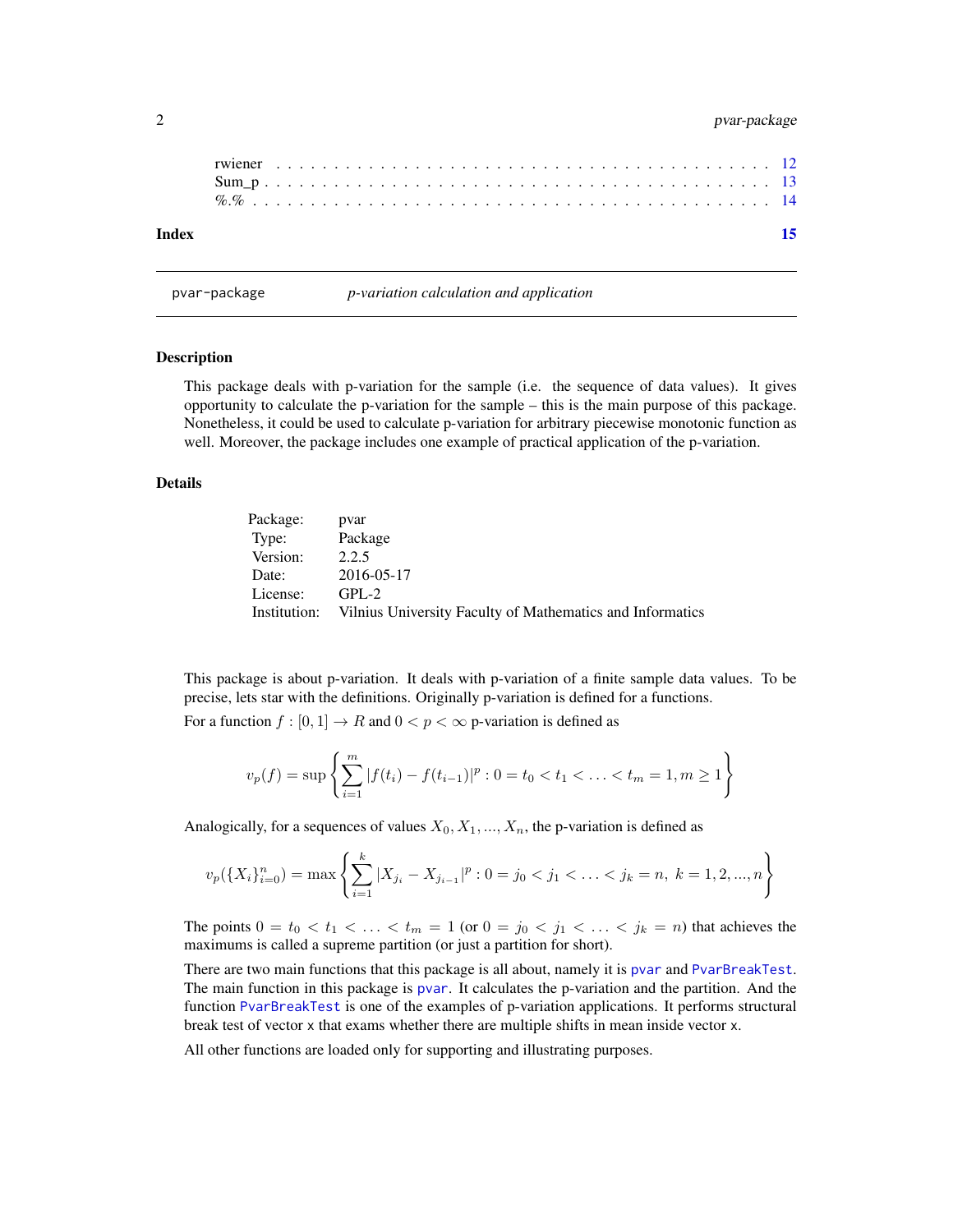#### <span id="page-2-0"></span>AddPvar 3

#### Author(s)

Author and Maintainer: Vygantas Butkus <Vygantas.Butkus@gmail.com>.

Special thanks to Rimas Norvaisa the supervisor of my studies.

#### References

[1] V. Butkus, R. Norvaisa. Lith Math J (2018). https://doi.org/10.1007/s10986-018-9414-3

[2] R. M. Dudley, R. Norvaisa. An Introduction to p-variation and Young Integrals, Cambridge, Mass., 1998.

[3] R. M. Dudley, R. Norvaisa. Differentiability of Six Operators on Nonsmooth Functions and p-Variation, Springer Berlin Heidelberg, Print ISBN 978-3-540-65975-4, Lecture Notes in Mathematics Vol. 1703, 1999.

[4] R. Norvaisa, A. Rackauskas. Convergence in law of partial sum processes in p-variation norm. Lth. Math. J., 2008., Vol. 48, No. 2, 212-227.

[5] J. Qian. The p-variation of Partial Sum Processes and the Empirical Process. The Annals of Probability, 1998, Vol. 26, No. 3, 1370-1383.

#### See Also

The main function is [pvar](#page-6-1) - it finds p-variation and the partition that maximizes [Sum\\_p](#page-12-1) function.

Other important functions is [PvarBreakTest](#page-8-1) it performs structural break test of vector x by calculating p-variations of  $BridgeT(x)$  $BridgeT(x)$  (see  $BridgeT$ ).

<span id="page-2-1"></span>

AddPvar *Addition of p-variation*

#### Description

Merges two objects of p-variation and effectively recalculates the p-variation of joined sample.

#### Usage

AddPvar(PV1, PV2, AddIfPossible = TRUE)

#### Arguments

| PV <sub>1</sub> | an object of the class pvar.                                                                                                                                                                    |
|-----------------|-------------------------------------------------------------------------------------------------------------------------------------------------------------------------------------------------|
| PV <sub>2</sub> | an object of the class pvar, which has the same p value as PV1 object.                                                                                                                          |
| AddIfPossible   | logical. If TRUE (the default), then is is assumed, that two samples has com-<br>mon point. So, the end of PV1 and the begging of PV2 will be treated as one<br>point if it has the same value. |

#### Details

Note: a short form of AddPvar(PV1, PV2 is PV1 + PV2.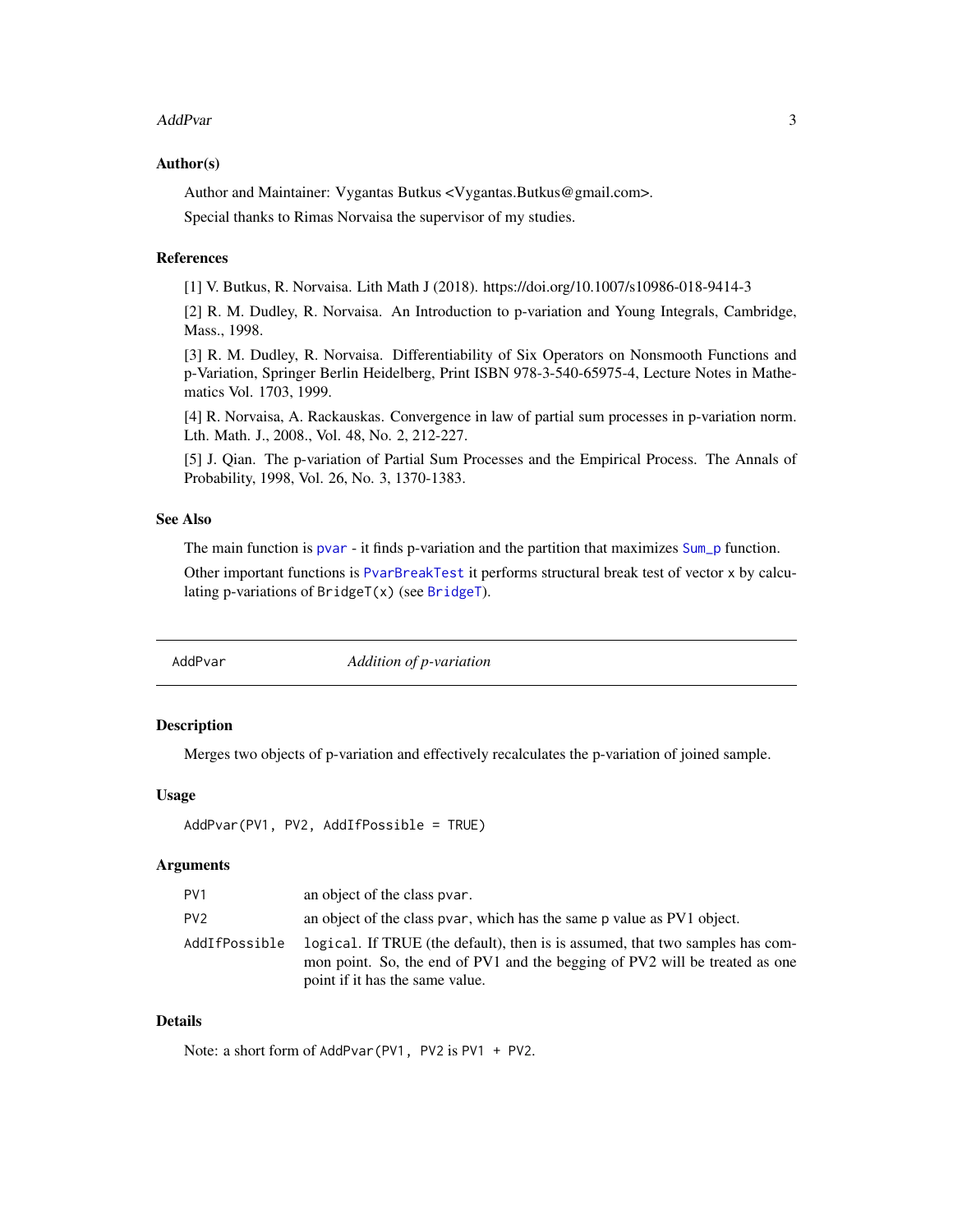#### <span id="page-3-0"></span>Value

An object of the class pvar. See [pvar](#page-6-1).

#### Examples

```
### creating two pvar objects:
x = rwiener(1000)
PV1 = pvar(x[1:500], 2)
PV2 = pvar(x[500:1000], 2)
layout(matrix(c(1,3,2,3), 2, 2))
plot(PV1)
plot(PV2)
plot(AddPvar(PV1, PV2))
layout(1)
### AddPvar(PV1, PV2) is eqivavalent to PV1 + PV2
IsEqualPvar(AddPvar(PV1, PV2), PV1 + PV2)
```
#### <span id="page-3-1"></span>BridgeT *Bridge transformation*

#### Description

Transforms data by Bridge transformation.

#### Usage

 $BridgeT(x, normalize = TRUE)$ 

#### Arguments

|           | x a numeric vector of data values.                           |
|-----------|--------------------------------------------------------------|
| normalize | logical, indicating whether the vector should be normalized. |

#### Details

Let n denotes the length ox x. For each  $m \in [1, n]$  bridge transformations BridgeT is defined as

$$
BridgeT(m, x) = \left\{ \sum_{i=1}^{m} x_i - \frac{m}{n} \sum_{i=1}^{n} x_i \right\}.
$$

Meanwhile, the transformation with normalization is

$$
BridgeT(m, x) = \frac{1}{\sqrt{nvar(x)}} \left\{ \sum_{i=1}^{m} x_i - \frac{m}{n} \sum_{i=1}^{n} x_i \right\}.
$$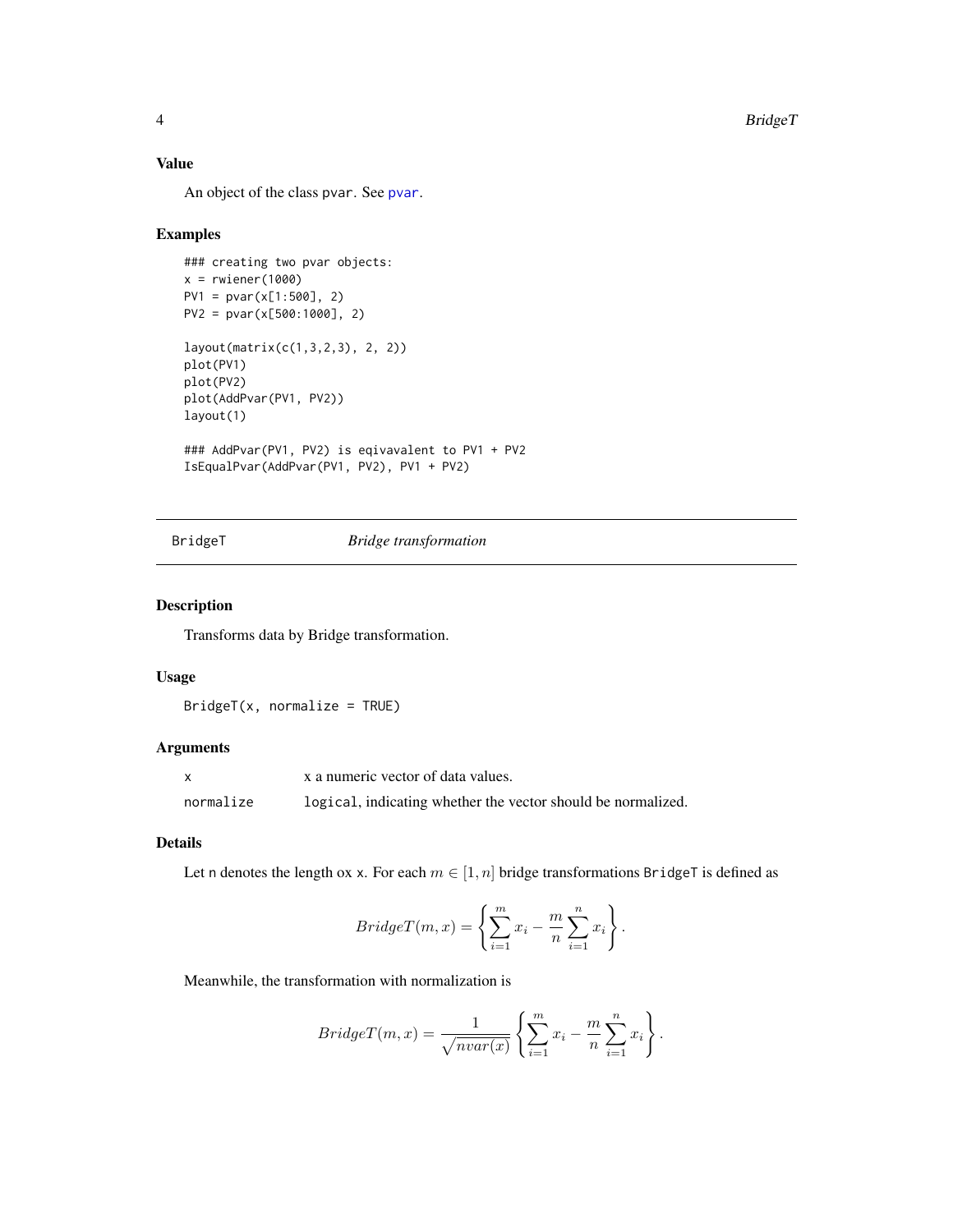#### <span id="page-4-0"></span>ChangePoints 5

#### Value

A numeric vector.

#### See Also

[PvarBreakTest](#page-8-1), [rbridge](#page-11-1)

#### Examples

```
x < - rnorm(1000)
Bx <- BridgeT(x, FALSE)
op <- par(mfrow=c(2,1),mar=c(4,4,2,1))
plot(cumsum(x), type="l")
plot(Bx, type="l")
par(op)
```
ChangePoints *Change Points of a* numeric *vector*

#### Description

Finds changes points (i.e. corners) in the numeric vector.

#### Usage

ChangePoints(x)

#### Arguments

x numeric vector.

#### Details

The end points of the vector will be always included in the results.

### Value

The vector of index of change points.

#### Examples

```
x <- rwiener(100)
cid <- ChangePoints(x)
plot(x, type="l")
points(time(x)[cid], x[cid], cex=0.5, col=2, pch=19)
```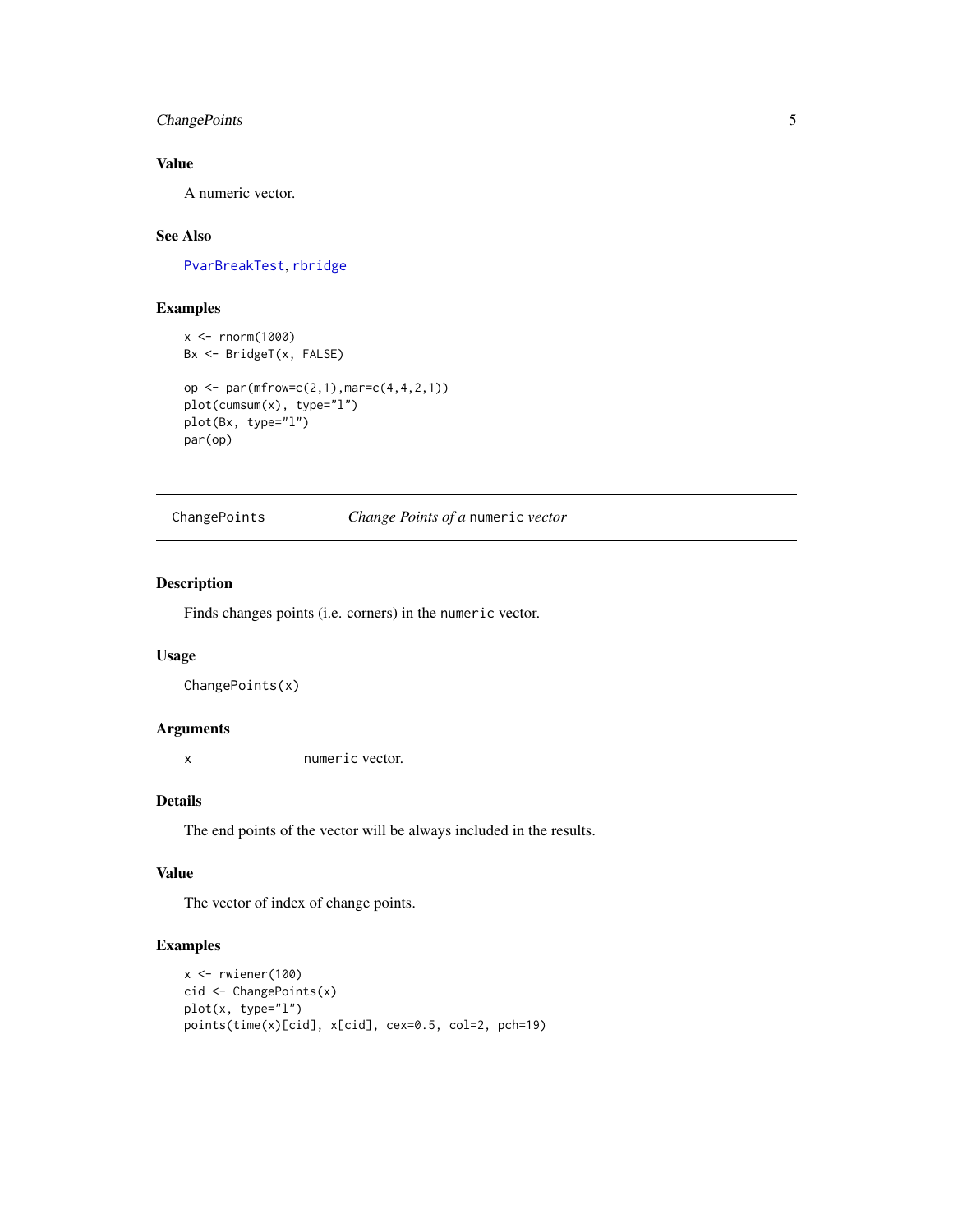<span id="page-5-0"></span>

#### <span id="page-5-2"></span>**Description**

The test [PvarBreakTest](#page-8-1) uses quantiles from Monte-Carlo simulations. The results of the simulations are saved in these data sets.

#### Usage

PvarQuantileDF MeanCoef SdCoef

#### Format

the PvarQuantileDF is a data.frame with fields prob an Qaunt. The field brob represent the probability and Quant gives correspondingly quantile. MeanCoef and SdCoef is a named vector used in functions [getMean](#page-10-1) and [getSd](#page-10-1).

#### Details

The distribution of p-variation of BridgeT $(x)$  are unknown, therefore it was approximated form Monte-Carlo simulation based on 140 millions iterations. The data frame PvarQuantile summarize the distribution of normalized statistics. Meanwhile, MeanCoef and SdCoef defines the coefficients of functional form of mean and sd statistics of PvarBreakTest statistics (see [getMean](#page-10-1)).

#### Author(s)

Vygantas Butkus <Vygantas.Butkus@gmail.com>

#### Source

Monte-Carlo simulation

<span id="page-5-1"></span>IsEqualPvar *Test if two 'pvar' objects are equivalent.*

#### Description

Two pvar objects are considered to be equal if they have the same x, p, value and the same value of x in the points of partition (the index of partitions are not necessary the same). All other tributes like dname or TimeLabel are not important.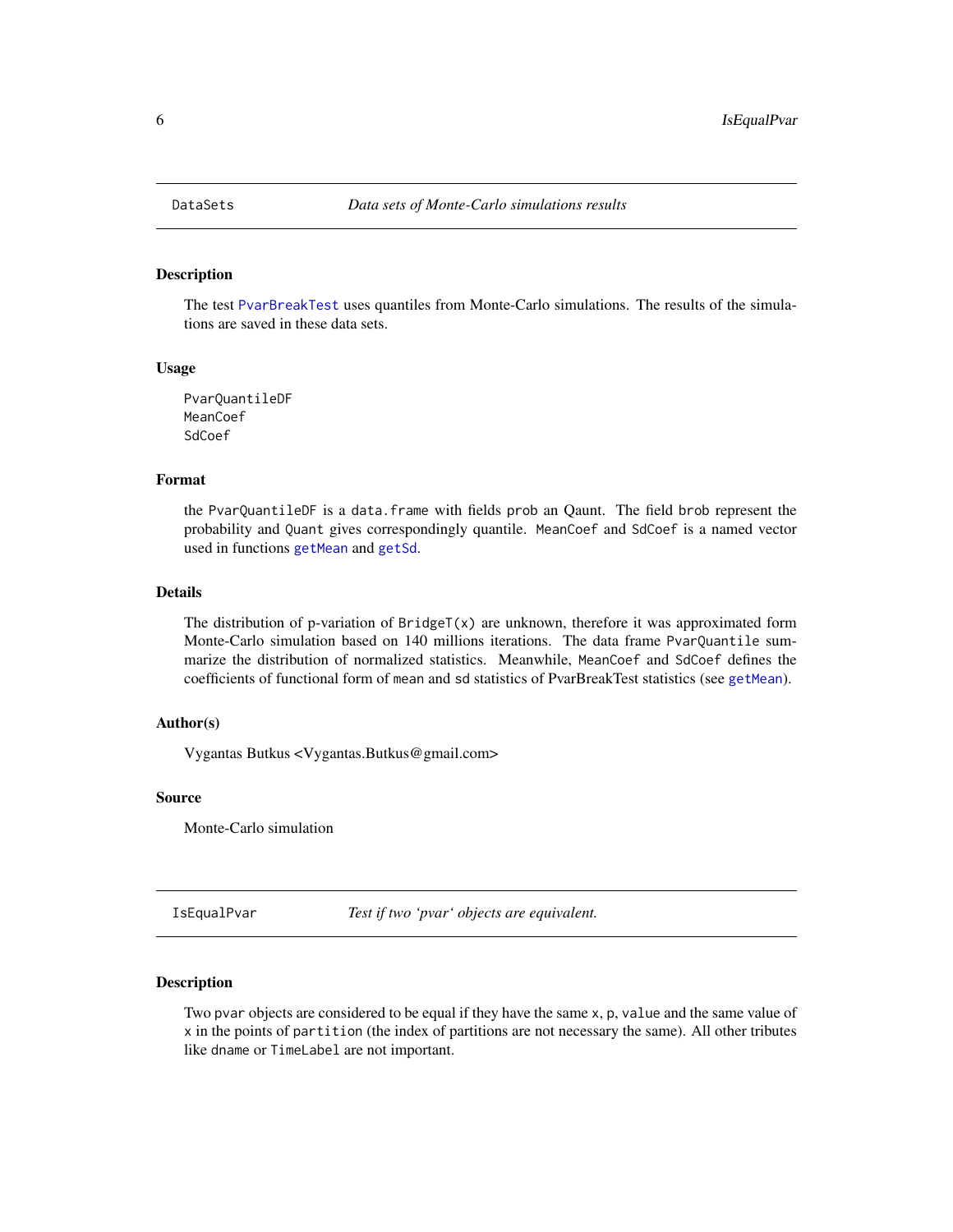#### <span id="page-6-0"></span>pvar 2008. I Samuel Stevens and the second state of the second state of the second state of the second state of the second state of the second state of the second state of the second state of the second state of the second

#### Usage

IsEqualPvar(pv1, pv2)

#### Arguments

| pv1 | an object of the class pvar. |
|-----|------------------------------|
| pv2 | an object of the class pvar. |

#### Examples

```
x <- rwiener(100)
pv1 \leftarrow pvar(x, 2)pv2 <- pvar(x[1:50], 2) + pvar(x[50:101], 2)
IsEqualPvar(pv1, pv2)
```
<span id="page-6-1"></span>

#### pvar *p-variation calculation*

#### Description

Calculates p-variation of the sample.

#### Usage

```
pvar(x, p, Timelabel = as.vector(time(x)), LSI = 3)## S3 method for class 'pvar'
summary(object, ...)
## S3 method for class 'pvar'
plot(x, main = "p-variation", ylab = x$dname,sub = "p=" %.% round(x$p, 5) %.% ", p-variation: " %.%
 formatC(x$value, 5, format = "f"), col.PP = 2, cex.PP = 0.5, ...)
```

| $\mathsf{x}$ | a (non-empty) numeric vector of data values or an object of the class pvar.                                                                                       |
|--------------|-------------------------------------------------------------------------------------------------------------------------------------------------------------------|
| p            | a positive number indicating the power p in p-variation.                                                                                                          |
| TimeLabel    | numeric, a time index of x. Used only for plotting.                                                                                                               |
| LSI.         | a length of small interval. It must be a positive odd number. This parameter do<br>not have effect on final result, but might influence the speed of calculation. |
| object       | an objet of the class pvar.                                                                                                                                       |
| $\cdots$     | further arguments.                                                                                                                                                |
| main         | a main parameter in plot function.                                                                                                                                |
| ylab         | a ylab parameter in plot function.                                                                                                                                |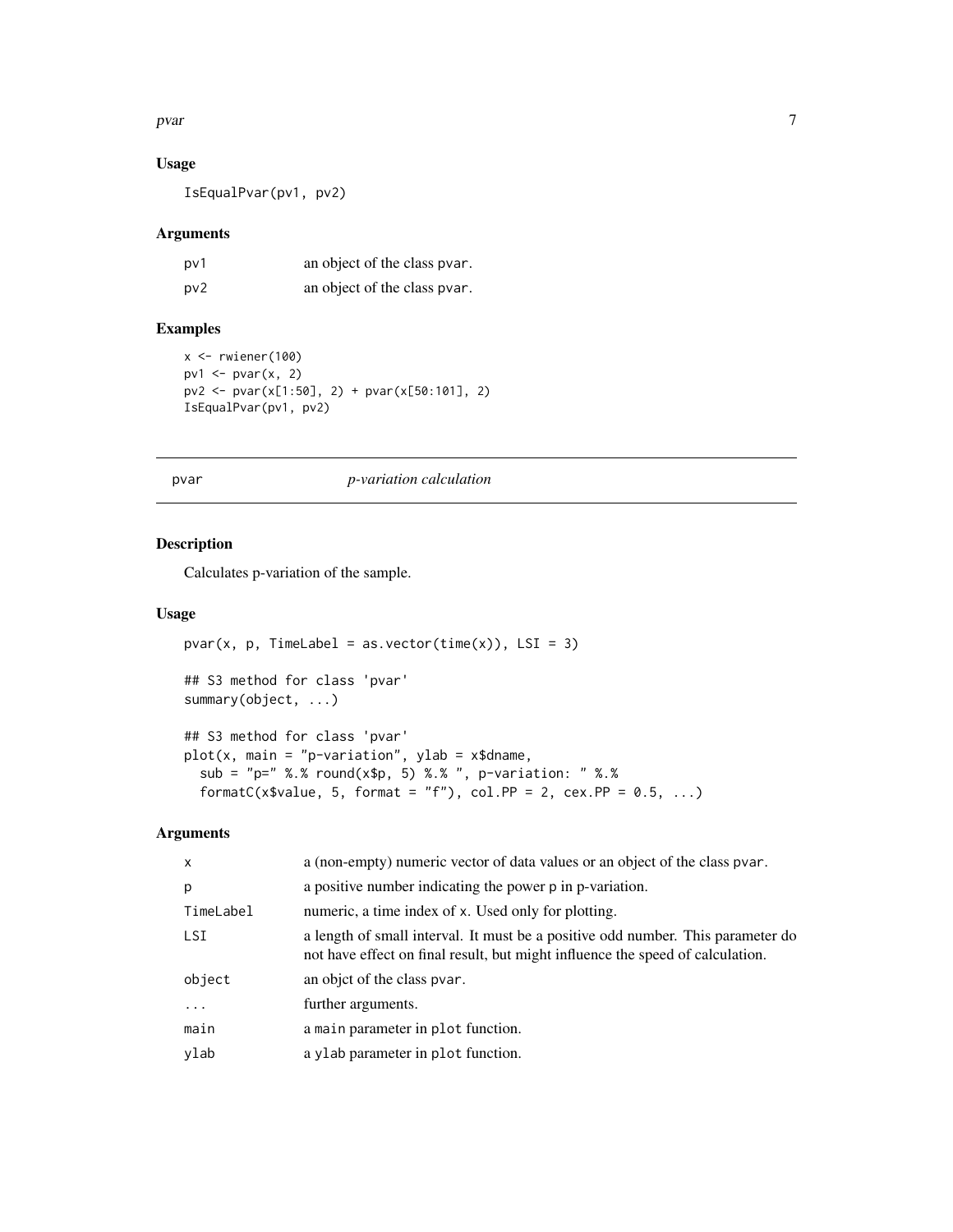<span id="page-7-0"></span>

| O<br>Ō | pvar<br>-- |
|--------|------------|
|--------|------------|

| sub    | a sub parameter in plot function. |
|--------|-----------------------------------|
| col.PP | the color of partition points.    |
| cex.PP | the cex of partition points.      |

#### Details

This function is the main function in this package. It calculates the p-variation of the sample. The formal definition is given in [pvar-package](#page-1-1).

#### Value

An object of the class pvar. Namely, it is a list that contains

| value     | a value of p-variation.                                                     |
|-----------|-----------------------------------------------------------------------------|
| x         | a vector of original data x.                                                |
| р         | the value of p.                                                             |
| partition | a vector of indexes that indicates the partition that achieves the maximum. |
| dname     | a name of data vector (optional).                                           |
| TimeLabel | a time label of x (optional).                                               |

#### Author(s)

Vygantas Butkus <Vygantas.Butkus@gmail.com>

#### See Also

[IsEqualPvar](#page-5-1), [AddPvar](#page-2-1), [PvarBreakTest](#page-8-1).

#### Examples

```
### randomised data:
x = \text{rbridge}(1000)### the main functions:
pv = pvar(x, 2)print(pv)
summary(pv)
plot(pv)
### The value of p-variation is
pv; Sum_p(x[pv$partition], 2)
### The meaning of supreme partition points:
pv.PP = pvar(x[pv$partition], TimeLabel=time(x)[pv$partition], 2)
pv.PP == pv.PPop <- par(mfrow = c(2, 1), mar=c(2, 4, 4, 1))
plot(pv, main='pvar with original data')
plot(pv.PP, main='The same pvar without redundant points')
par(op)
```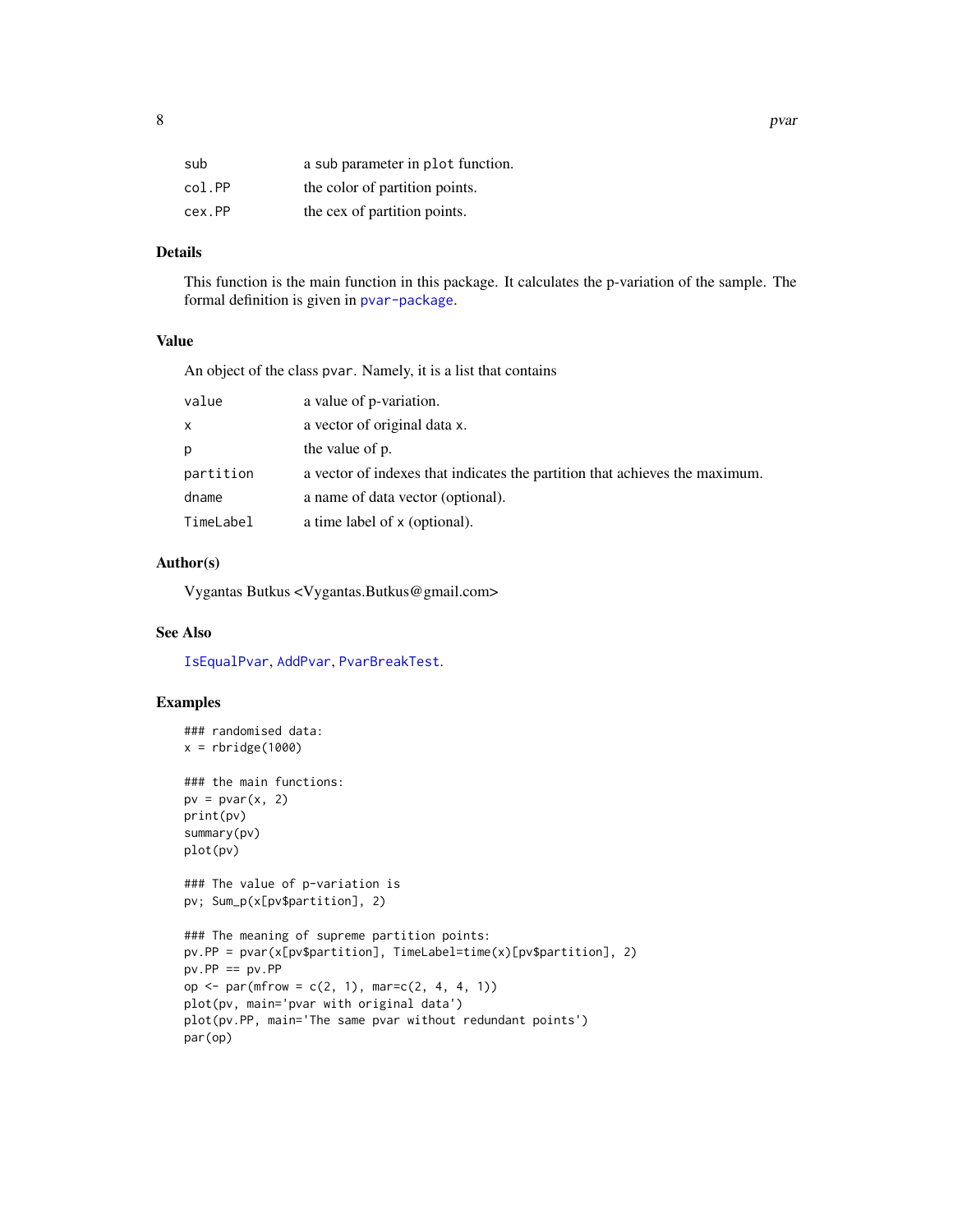<span id="page-8-1"></span><span id="page-8-0"></span>PvarBreakTest *Structural break test*

#### Description

This function performs structural break test that is based on p-variation.

#### Usage

```
PvarBreakTest(x, TimeLabel = as.vector(time(x)), alpha = 0.05,
 FullInfo = TRUE)
## S3 method for class 'PvarBreakTest'
plot(x, main1 = "Data",
 main2 = "Bridge transformation", ylab1 = x$dname,
 ylab2 = "BridgeT(" %.% x$dname %.% ")", sub2 = NULL,
 col.PP = 3, cex.PP = 0.5, col.BP = 2, cex.BP = 1, cex.DP = 0.5,
  ...)
## S3 method for class 'PvarBreakTest'
```

```
summary(object, ...)
```

| X                | a numeric vector of data values or an object of class pvar.                                                                                                                           |
|------------------|---------------------------------------------------------------------------------------------------------------------------------------------------------------------------------------|
| TimeLabel        | numeric, a time index of x. Used only for plotting.                                                                                                                                   |
| alpha            | a small number greater then 0. It indicates the significant level of the test.                                                                                                        |
| FullInfo         | logical. If TRUE (the default) the function will return an object of the class<br>PvarBreakTest that saves all useful information. Otherwise only the statistics<br>will by returned. |
| main1            | the main parameter of the data graph.                                                                                                                                                 |
| main2            | the main parameter of the Bridge transformation graph.                                                                                                                                |
| ylab1            | the ylab parameter of the data graph.                                                                                                                                                 |
| ylab2            | the y Lab parameter of the Bridge transformation graph.                                                                                                                               |
| sub <sub>2</sub> | the sub parameter of the Bridge transformation graph. By default it reports the<br>number of break points.                                                                            |
| col.PP           | the color of partition points.                                                                                                                                                        |
| cex.PP           | the cex of partition points.                                                                                                                                                          |
| col.BP           | the color of break points.                                                                                                                                                            |
| cex.BP           | the cex of break points.                                                                                                                                                              |
| cex.DP           | the cex of data points.                                                                                                                                                               |
| $\cdots$         | further arguments, passed to print.                                                                                                                                                   |
| object           | the object of the class PvarBreakTest.                                                                                                                                                |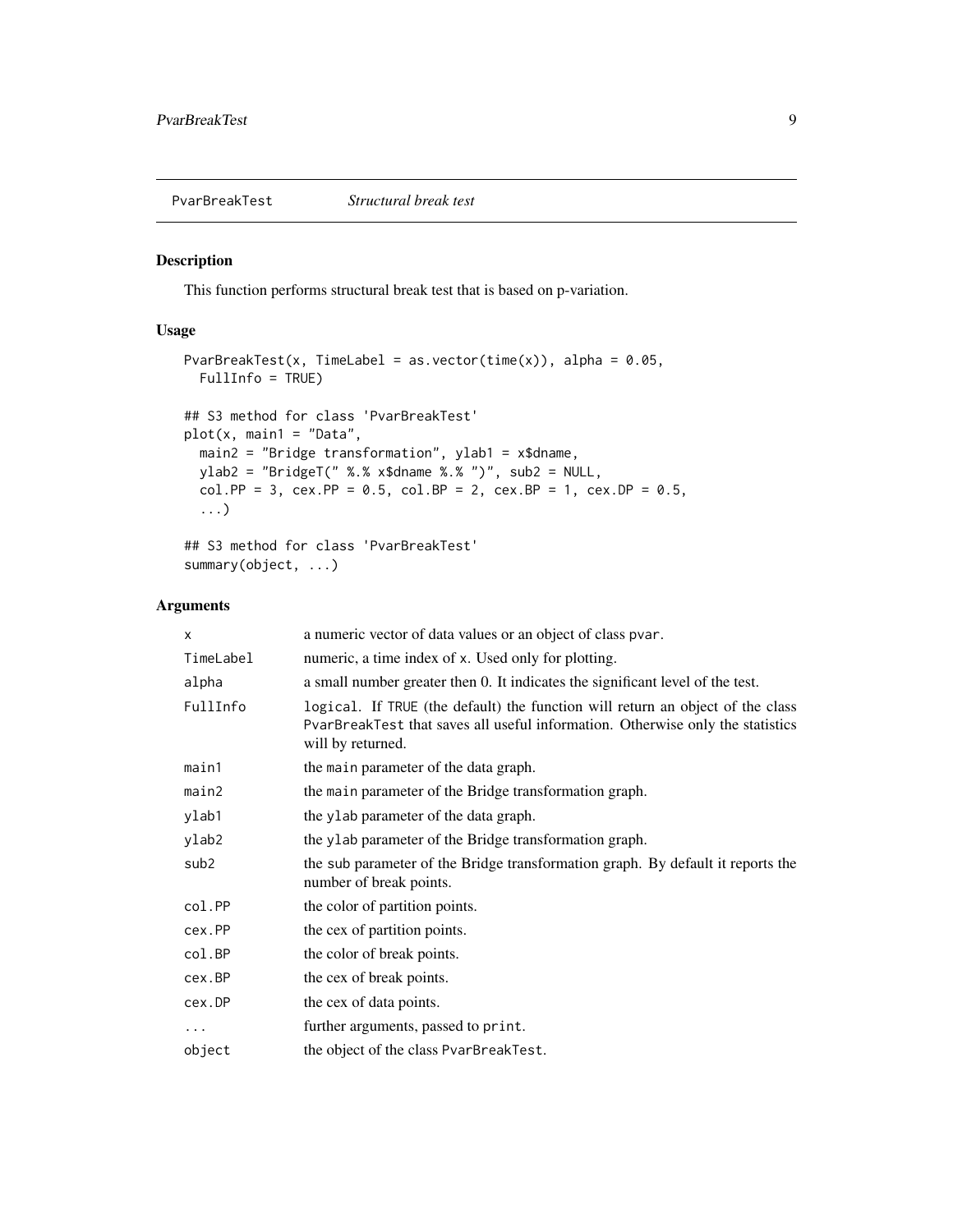#### <span id="page-9-0"></span>Details

Lets x be a data that should be tested of structural breaks. Then the p-variation of the BridgeT $(x)$ with p=4 is the test's statistics.

The quantiles of H0 distribution is based on Monte-Carlo simulation of 140 millions iterations. The test is reliable then length(x) is between 100 and 10000. The test might work with other lengths too, but it is not tested well. The test will not compute then  $length(x) < 20$ .

#### Value

If FullInfo=TRUE then function returns an object of the class PvarBreakTest. It is the list that contains:

| Stat               | a value of statistics (p-variation of transformed data).                                        |
|--------------------|-------------------------------------------------------------------------------------------------|
| CriticalValue      | the critical value of the test according to significant level.                                  |
| alpha              | the significant level.                                                                          |
| p.value            | approximate p-value.                                                                            |
| reject             | logical. If TRUE, the HO was rejected.                                                          |
| dname              | the name of data vector.                                                                        |
| p                  | the power in p-variation calculus. The test performs only with the p=4.                         |
| X                  | a vector of original data.                                                                      |
| y                  | a vector of transformed data $(y=BridgeT(x))$ .                                                 |
| Timelabel          | time label of x. Used only for ploting.                                                         |
| <b>BreakPoints</b> | the indexes of break points suggestion.                                                         |
| Partition          | a vector of indexes that indicates the partition of y that achieves the p-variation<br>maximum. |

#### Author(s)

Vygantas Butkus <Vygantas.Butkus@gmail.com>

#### References

The test was proposed by A. Rackaskas. The test is based on the results given in the flowing article

[1] R. Norvaisa, A. Rackauskas. Convergence in law of partial sum processes in p-variation norm. Lth. Math. J., 2008., Vol. 48, No. 2, 212-227.

#### See Also

Tests statistics is [pvar](#page-6-1) of the data  $BridgeT(x)(see BridgeT)$  $BridgeT(x)(see BridgeT)$  with (p=4). The critical value and the approximate p-value of the test might by found by functions [PvarQuantile](#page-10-2) and [PvarPvalue](#page-10-1).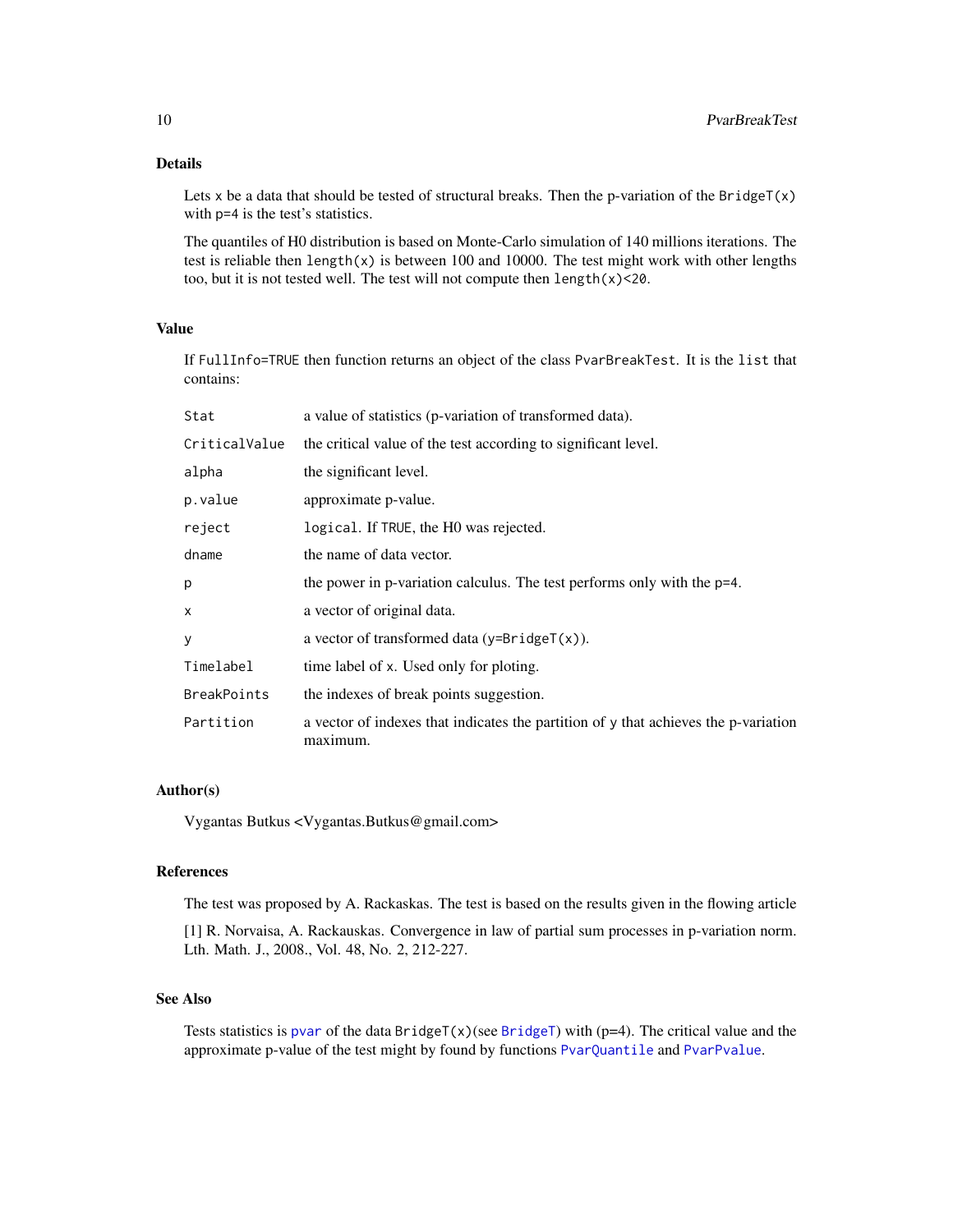#### <span id="page-10-0"></span>PvarQuantile 11

#### Examples

```
set.seed(1)
MiuDiff <- 0.3
x <- rnorm(250*4, rep(c(0, MiuDiff, 0, MiuDiff), each=250))
plot(x, pch=19, cex=0.5, main='original data, with several shifts of mean')
k <- 50
moveAvg <- filter(x, rep(1/k, k))
lines(time(x), moveAvg, lwd=2, col=2)
legend('topleft', c('sample', 'moving average (k='%.%k%.%')'),
       lty=c(NA,1), lwd=c(NA, 2), col=1:2, pch=c(19,NA), pt.cex=c(0.7,1)
       ,inset = .03, bg='antiquewhite1')
xtest <- PvarBreakTest(x)
plot(xtest)
```
<span id="page-10-2"></span>

PvarQuantile *Quantiles and probabilities of p-variation*

#### <span id="page-10-1"></span>Description

The distribution of p-variation of  $\text{BridgeT}(x)$  depends on  $n = \text{length}(x)$ . This fact is important for getting appropriate quantiles (or p-value). These functions helps to deal with it.

#### Usage

```
PvarQuantile(n, prob = c(0.9, 0.95, 0.99), DF = PvarQuantileDF)
PvarPvalue(n, stat, DF = PvarQuantileDF)
getMean(n, bMean = MeanCoef)
getSd(n, bSd = SdCoef)
```
 $NormalisePvar(x, n, bMean = MeanCoef, bSd = SdCoef)$ 

| n     | a positive integer indicating the length of data vector.                               |
|-------|----------------------------------------------------------------------------------------|
| prob  | cumulative probabilities of p-variation distribution.                                  |
| DF    | a data. frame that links prob and stat.                                                |
| stat  | a vector of p-variation statistics.                                                    |
| bMean | a coefficient vector that defines a function of the mean of p-variation.               |
| bSd   | a coefficient vector that defines a function of the standard deviation of p-variation. |
| X.    | a numeric vector of data values.                                                       |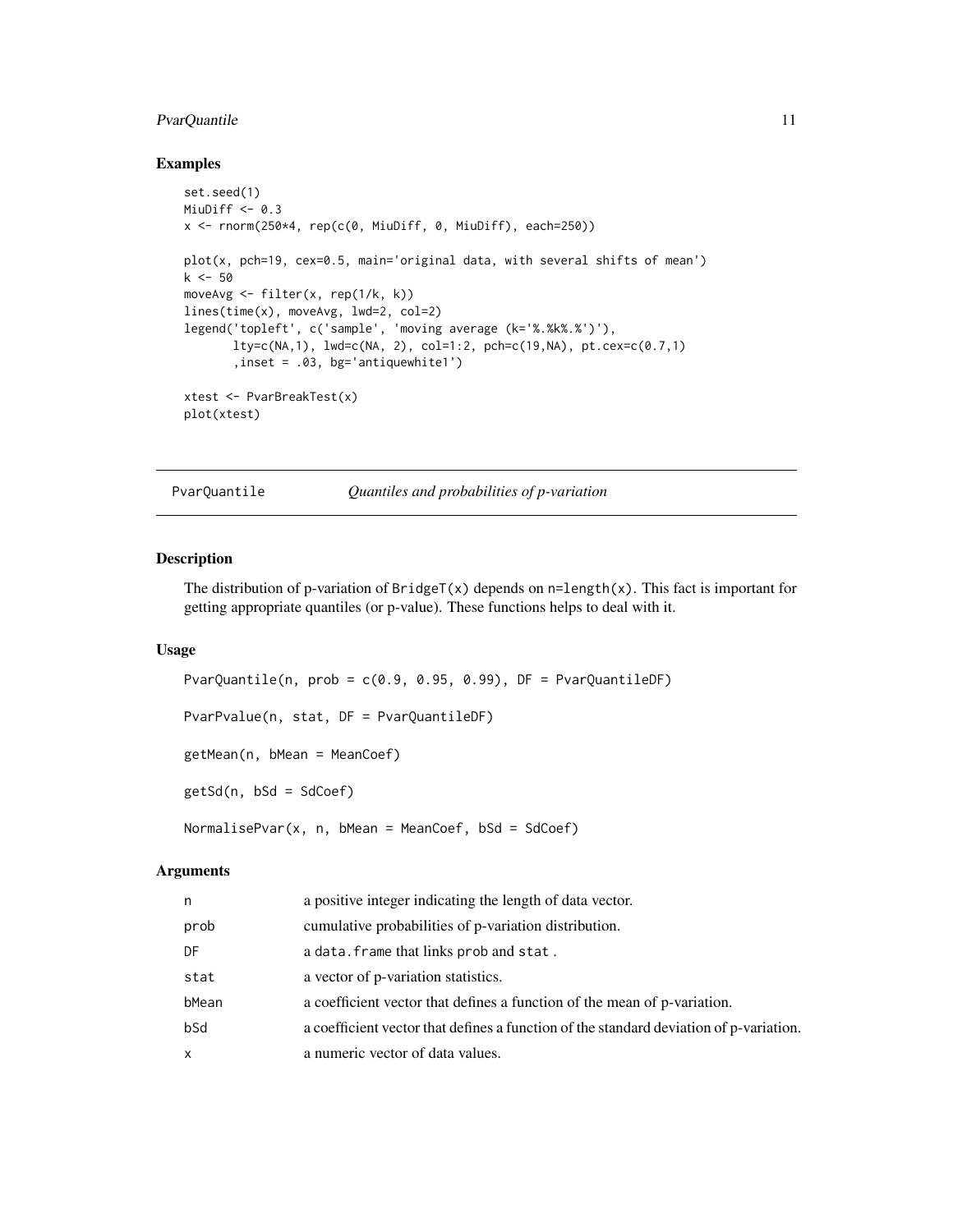#### <span id="page-11-0"></span>Details

The distribution of p-variance is form Monte-Carlo simulation based on 140 millions iterations. The data frame [PvarQuantileDF](#page-5-2) saves the results of Monte-Carlo simulation.

Meanwhile, MeanCoef and SdCoef defines the coefficients of functional form (conditional on n) of mean and sd statistics.

A functional form of mean and sd statistics are the same, namely

$$
f(n) = b_1 + b_2 n_2^b.
$$

The coefficients  $(b_1, b_2, b_3)$  are saved in vectors MeanCoef and SdCoef. Those vectors are estimated with nls function form Monte-Carlo simulation.

#### Value

Functions PvarQuantile and PvarPvalue returns a corresponding value quantile or the probability. Functions getMean and getSd returns a corresponding value of mean and sd statistics. Function NormalisePvar returns normalize values.

#### Note

Arguments n, stat and prob might be vectors, but they can't be vectors simultaneously (at least one of then must be a number).

#### See Also

[PvarBreakTest](#page-8-1), [PvarQuantileDF](#page-5-2), [NormalisePvar](#page-10-1), [getMean](#page-10-1), [getSd](#page-10-1)

| rwiener |
|---------|

**Random process generators** 

#### <span id="page-11-1"></span>Description

Generate a trajectory of random processes.

#### Usage

```
rwiener(frequency = 1000, end = 1)
rbridge(frequency = 1000, end = 1)rcumbin(frequency = 1000, end = 1)
```
- frequency a number specifying the size of trajectory vector. The trajectory will start at point 0 and will have frequency more observations. The length of the results will be frequency+1 .
- end a number. The end point of the process in the 'time' scale.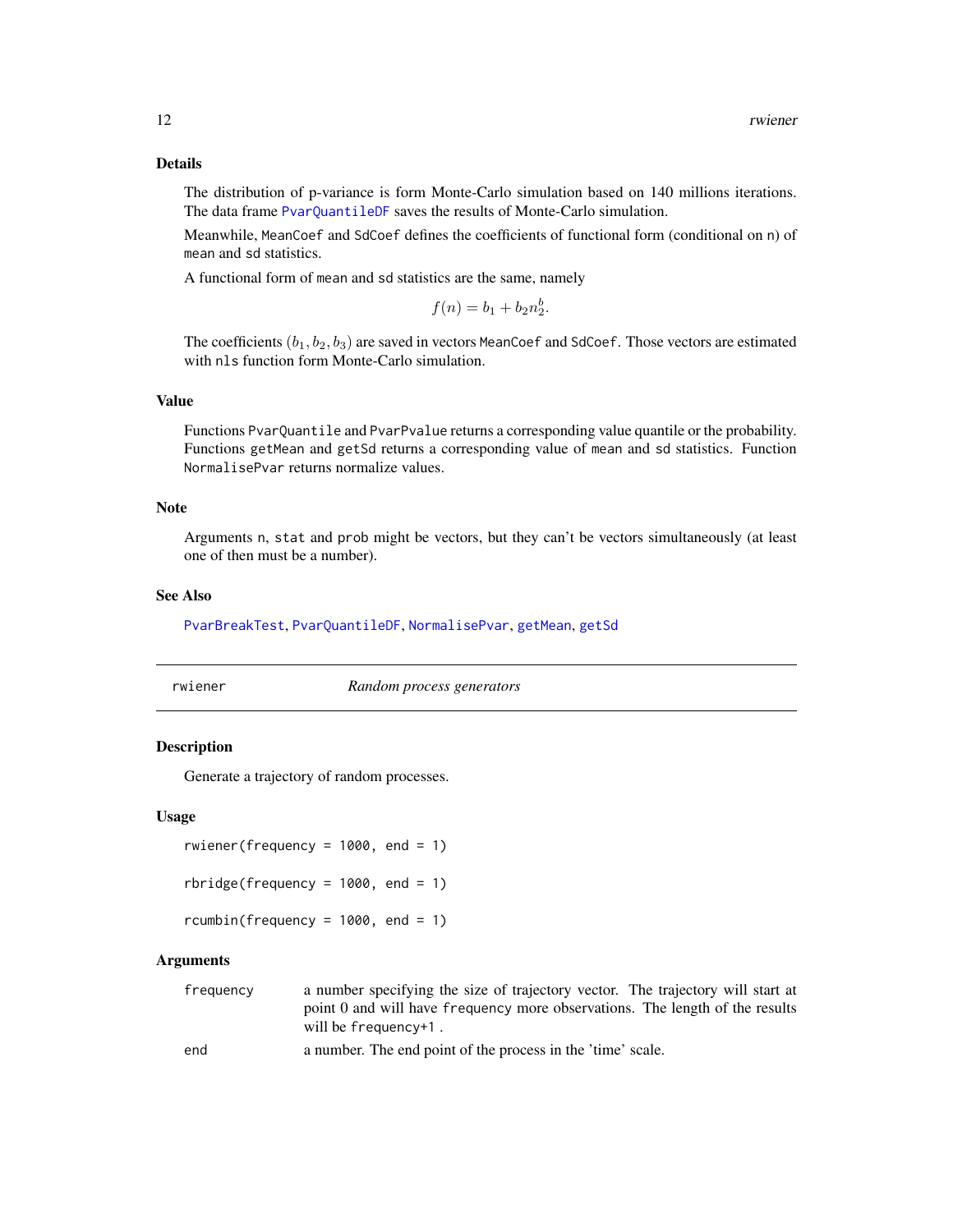#### <span id="page-12-0"></span> $Sum_p$  13

#### Details

rwiener generate Wiener process via partial sums process and rbridge generate Brownian bridge via rwiener. The original code of rwiener and rbridge was written in the package e1071. In this package these functions was modified to include leading zero in the beginning of the sample.

rcumbin generate partial sums process from random variables with values -1, 0, 1.

#### Value

A time series containing a simulated realization of random processes. The length of time series is frequency+1, since zero is always included in the beginning of the sample.

<span id="page-12-1"></span>Sum\_p *p-variation summation function*

#### Description

It is the sum of absolute differences in the power of p.

#### Usage

Sum\_p(x,  $p$ , lag = 1)

#### Arguments

| X   | a numeric vector of data values.                   |
|-----|----------------------------------------------------|
| p   | a number indicating the power in summing function. |
| lag | a number, indicating the lag of differences.       |

#### Details

This is a function that must be maximized by taking a proper subset of  $x$ , i.e. if prt is a p-variation partition of sample x, then Sum\_p(x[prt], p) == pvar(x, p)\$value.

#### Value

The number equal to sum((abs(diff(x, lag)))^p)

#### See Also

[pvar](#page-6-1)

#### Examples

```
x = \text{rbridge}(1000)pv = pvar(x, 2); pv
# Sum_p in supreme partition and the value form pvar must match
Sum_p(x[pv$partition], 2)
pv
```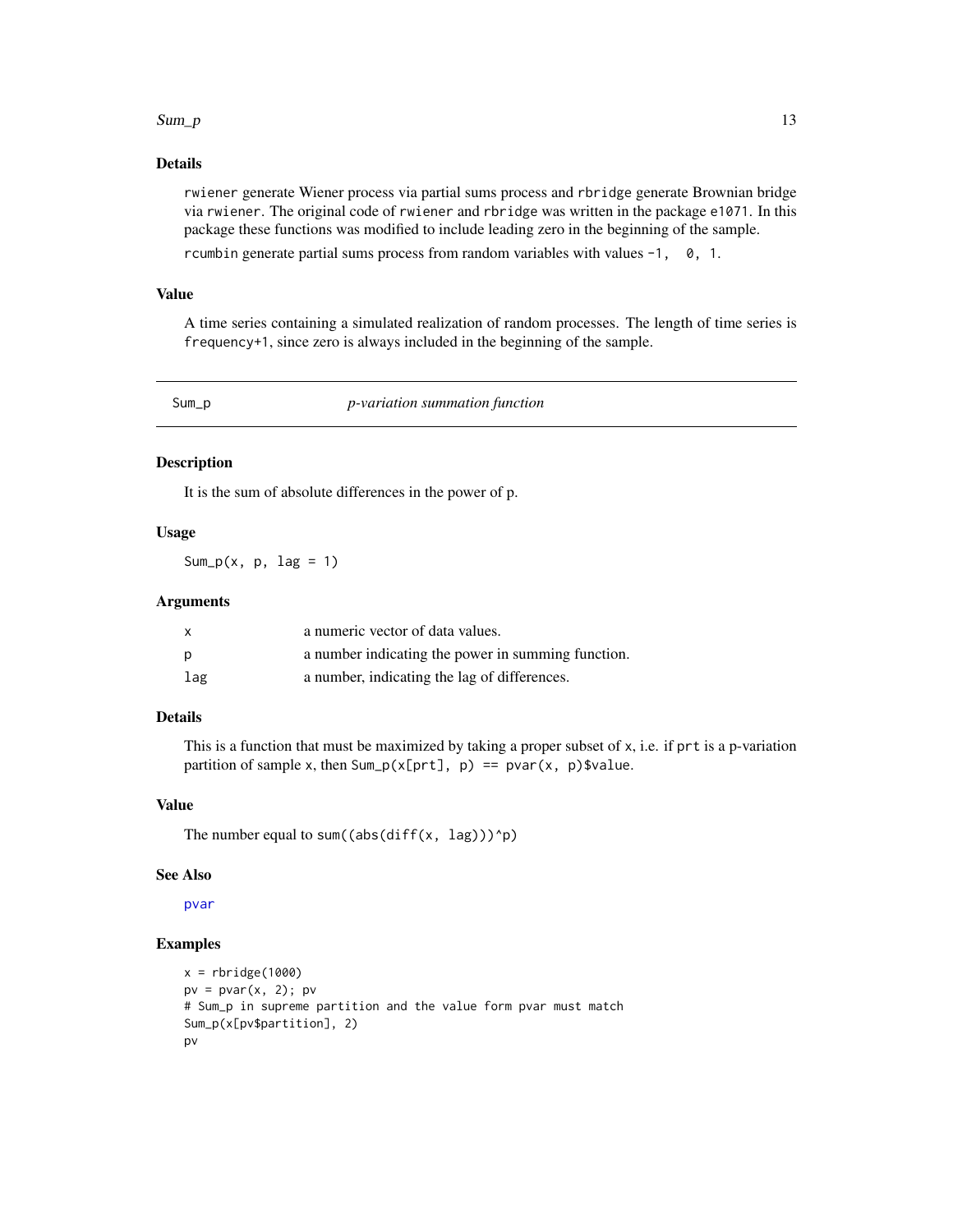#### Description

Concatenate Strings

#### Usage

x %.% y

#### Arguments

| X | asd |
|---|-----|
| y | asd |

#### Details

The same result may be achieved with paste, but in some circumstance this function is more user friendly.

#### Value

A character string of the concatenated values.

#### See Also

#### [paste](#page-0-0)

#### Examples

```
paste('I ', 'love ', 'R.', sep='')
'I ' %.% 'love ' %.% 'R.'
```
 $x = c(2,1,6,7,9)$ paste('The length of vector (', paste(x , sep='', collapse =','), ') is ', length(x) , sep='') 'The length of vector (' %.% paste(x , sep='', collapse =',') %.% ') is ' %.% length(x)

<span id="page-13-0"></span>